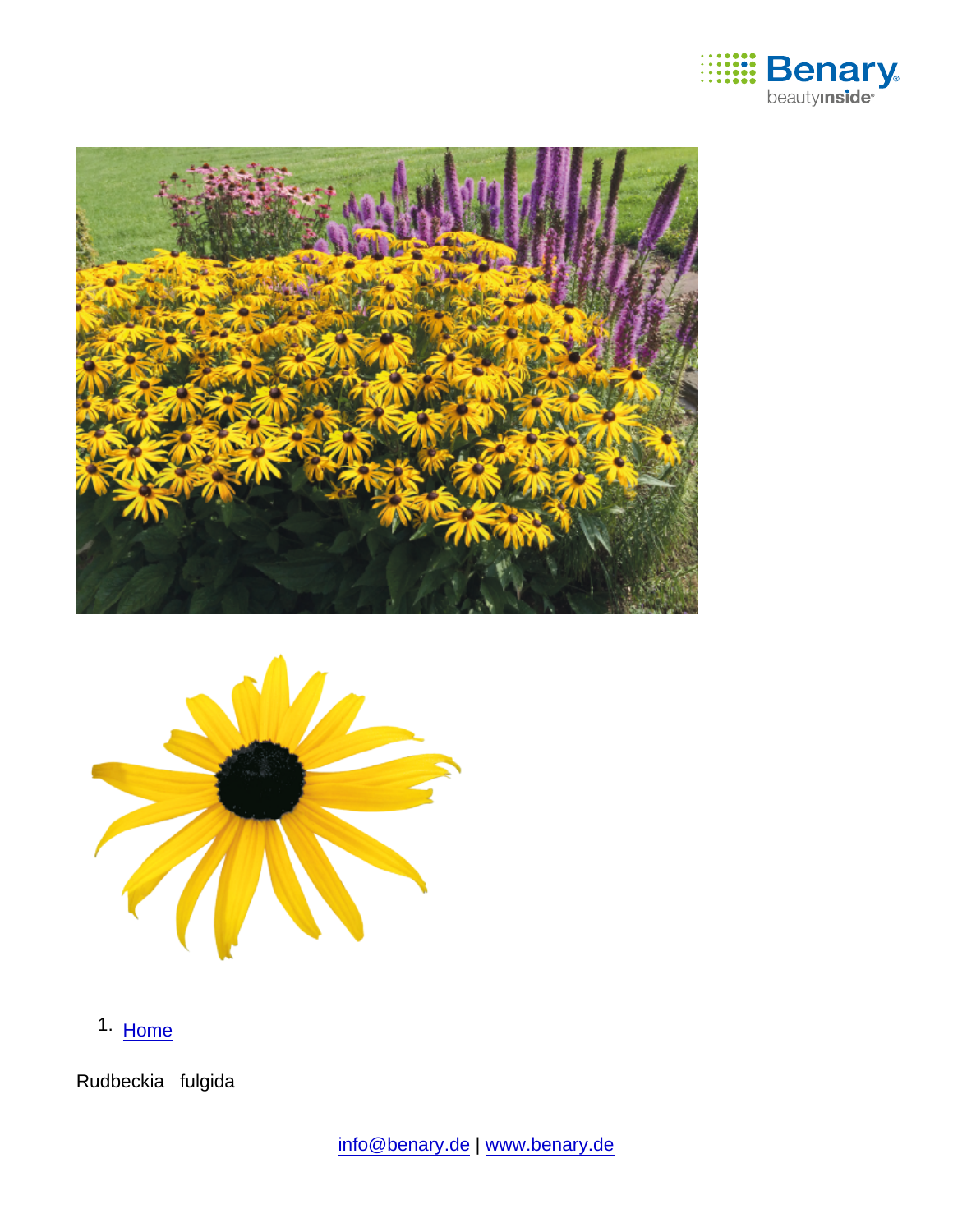

# **Goldsturm**

Masses of long-lived golden yellow flowers with dark centers

[Bookmark](https://www.benary.com/flag/flag/product/6231?destination&token=83S2Dk25t_4eYT216Z5N-HdfeZnl5SskstfzwAf8Qf4) [Recommend](mailto:?subject=Benary Rudbeckia fulgida &body=https://www.benary.com/print/pdf/node/6231) Print Crop Time Spring: 16 - 18 weeks Height 28 ? / 70 cm Exposure Sun - Partial shade Seed Form ApeX Heat Zone 9 - 2 Hardiness Zone 3 - 9 Best Uses Bedding, Landscape

# Culture guide

Usage

Plants for border, pot and container plants, plants attract bees and butterflies

Sow time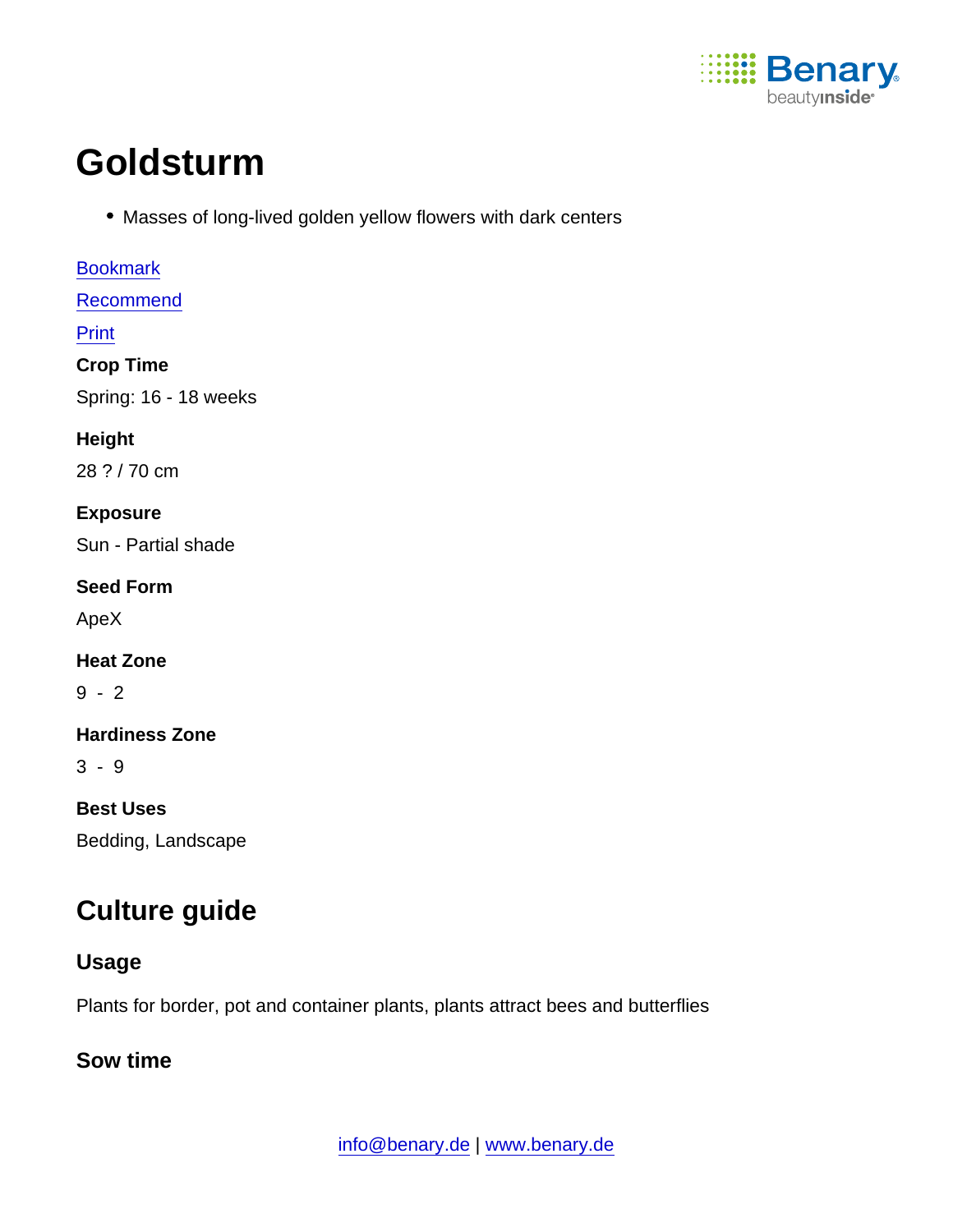

January-June for flowering in pots from July onwards (limited flowering); June-August for flowering in pots the following year

## Sowing method

2-3 seeds per plug

### **Germination**

Moist chill seeds for 2-4 weeks at 40 °F (5 °C). Germinate at 85 °F (30 °C)

Growing on

Grow on at 50-65 ºF (15-18 ºC)

#### **Media**

Use a well-drained, growing perennial substrate with 0-15 % clay, 0-15 % parts (e.g. bark, wood fibres), 1-1,5 kg/m<sup>3</sup> complete balanced fertilizer, 1-3 kg/m<sup>3</sup> slow release fertilizer (3-9 months), iron-chelate, micronutrients, pH: 5.5-6.5. Field: loamy sandy to sandy humus soils with good drainage and good nutrition levels. Standard fertilization: 80-100 g/m² of a slow release fertilizer.

# **Temperature**

Grow at 10-18 °C or outdoors. In winter indoors frost free at 3-5 °C or outdoors. Outdoors fleece cover needed. For wintering the plants should have formed 8-10 leaves. In spring the plants start to grow for 12-14 weeks at 15-18 °C and long day.

Cold temperatures at 10-15 will increase the cultivation time. A chilling period (vernalization) for 10-12 weeks is recommended for flower initiation.

# **Fertilization**

High fertilization levels are required. Fertilize the crop weekly with 150-200 ppm nitrogen (at 3 kg/m<sup>3</sup> slow release fertilizer in substrate), using a complete balanced fertilizer. Avoid high ammonium and high nitrogen levels. Don't fertilize after mid September. In spring fertilize 150-